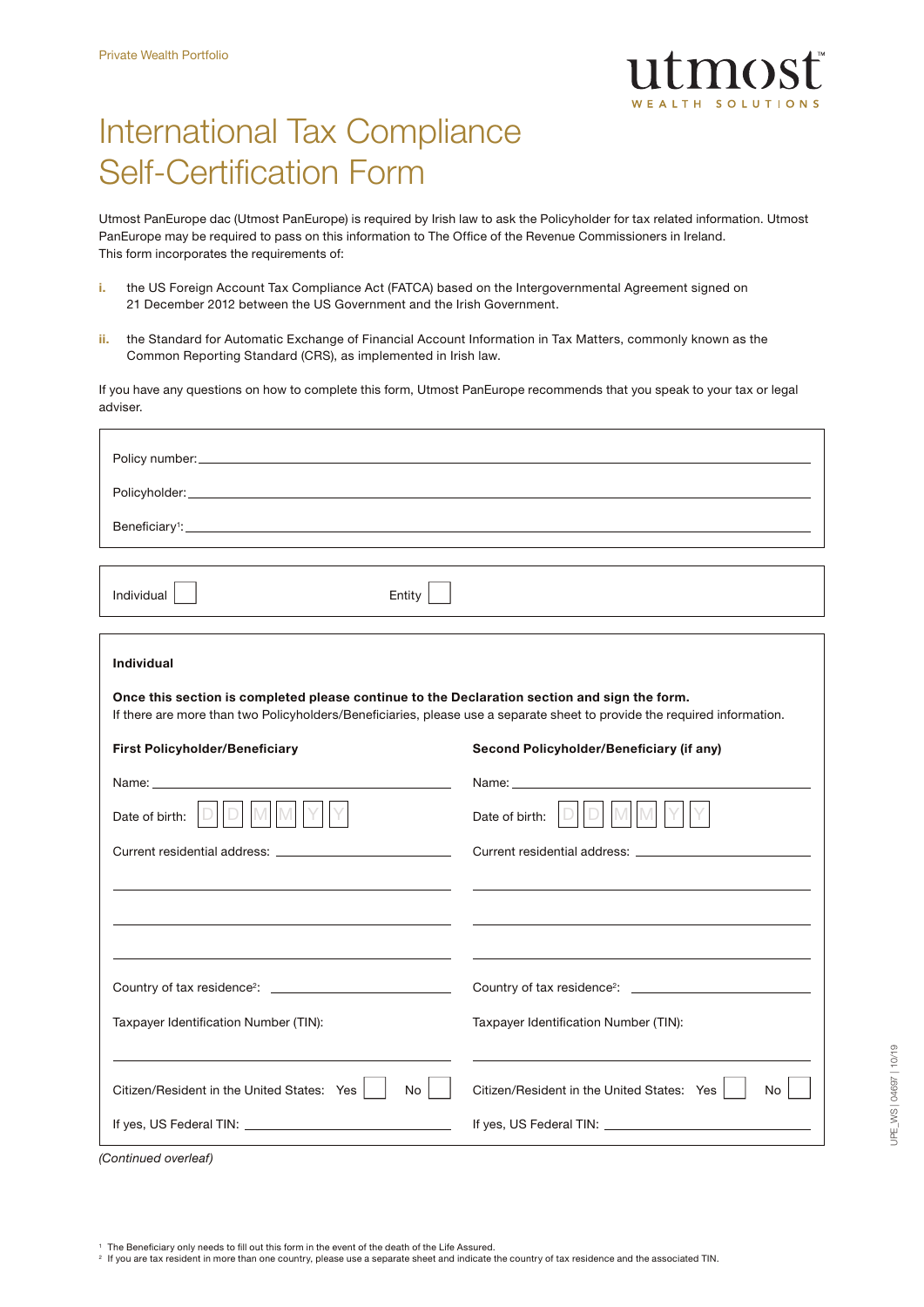# International Tax Compliance Self-Certification Form (continued)

| <b>Entity</b> |                                                                                 |
|---------------|---------------------------------------------------------------------------------|
|               |                                                                                 |
|               |                                                                                 |
|               | Country of tax residence <sup>3</sup> : <u>________________________________</u> |
|               |                                                                                 |

### All entities must complete part 1 and part 2.

| Part 1: Foreign Account Tax Compliance Act (FATCA)<br>Is the entity a foreign financial institution?                                                  | Yes | No |
|-------------------------------------------------------------------------------------------------------------------------------------------------------|-----|----|
| If yes, please state your Global Intermediary Identification Number (GIIN):                                                                           |     |    |
| If you do not hold a GIIN but are sponsored by another entity, please provide your sponsor's GIIN:                                                    |     |    |
| If the entity is a foreign financial institution but does not hold a GIIN or sponsor GIIN, the entity will be classified as a                         |     |    |
| Non-Participating Foreign Financial Institution (NPFFI).<br>If no, is the entity classified as an Active Non-Financial Foreign Entity (NFFE)?         | Yes | No |
| If the entity is not a foreign financial institution or Active NFFE, the entity will be classified as a Passive NFFE and part 3<br>must be completed. |     |    |
|                                                                                                                                                       |     |    |
|                                                                                                                                                       |     |    |
|                                                                                                                                                       |     |    |
|                                                                                                                                                       |     |    |

*(Continued overleaf)*

 $^{\rm 3}$  If the entity is tax resident in more than one country, please use a separate sheet and indicate the country of tax residence and the associated<br>TIN. If not tax resident in any country, please provide the country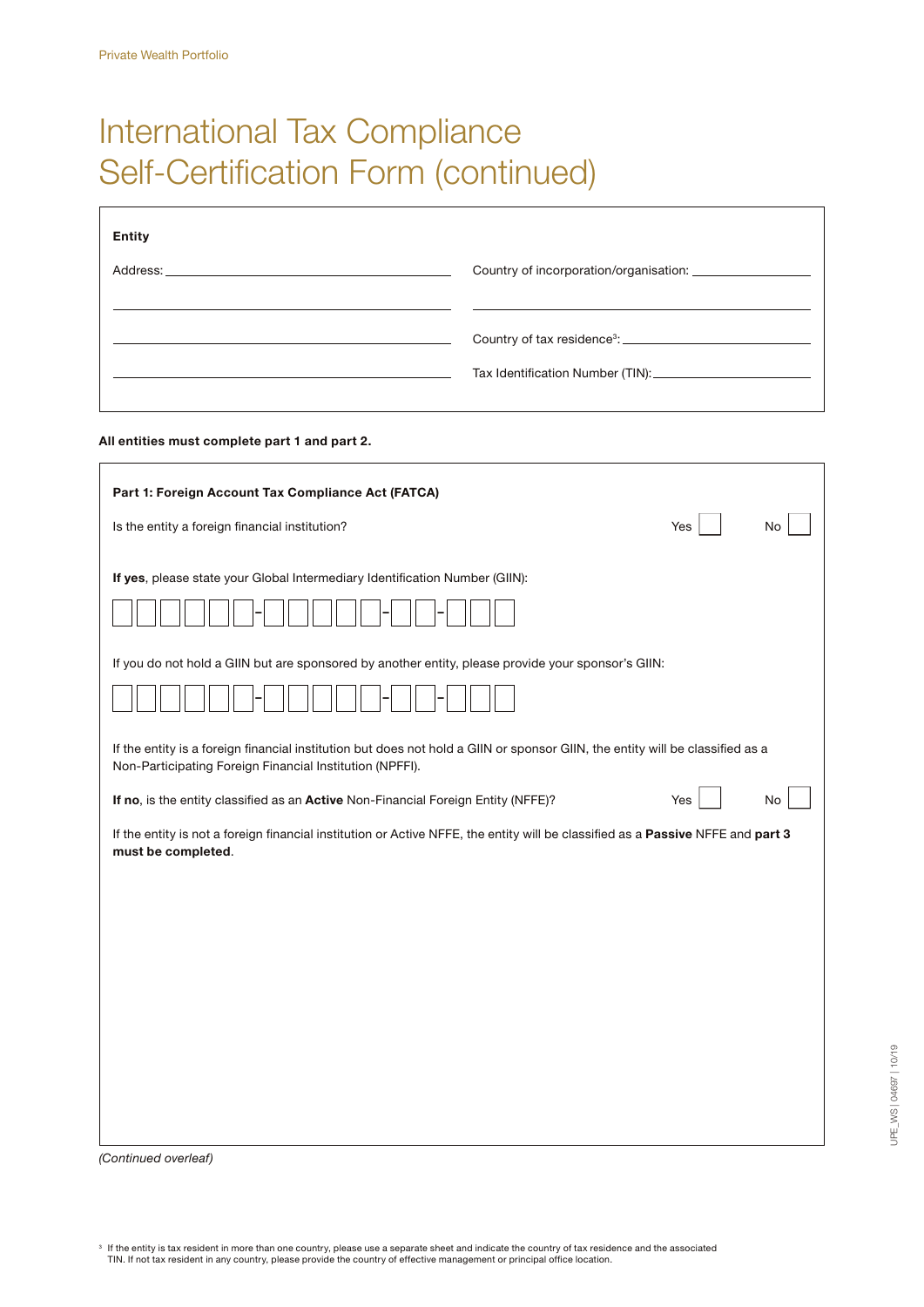# International Tax Compliance Self-Certification Form (continued)

| <b>Part 2: Common Reporting Standard (CRS)</b>                                                                                                                                                                                                      |     |     |
|-----------------------------------------------------------------------------------------------------------------------------------------------------------------------------------------------------------------------------------------------------|-----|-----|
| a. Is the entity a financial institution?                                                                                                                                                                                                           | Yes | No. |
| If yes, and the financial institution is an investment entity located in a non-participating<br>jurisdiction and managed by another financial institution, part 3 must be completed.<br>Please tick the box if this applies and continue to part 3. |     |     |
| If no, is the entity excluded from reporting under CRS?                                                                                                                                                                                             | Yes | No  |
| b. If the answer is no to question a, is the entity classified as an <b>Active</b> Non-Financial Entity (NFE)? Yes                                                                                                                                  |     | No  |
| If the entity is not a financial institution or Active NFE, the entity will be classified as a <b>Passive</b> NFE and <b>part 3 must be</b><br>completed.                                                                                           |     |     |

### Part 3: Controlling person

Where required and as indicated by your answers above, please provide details on all controlling persons identified as part of anti-money laundering and know your customer processes. If there are more than two controlling persons, please use a separate sheet to provide the required information.

| <b>First controlling person</b>                                                                                  | Second controlling person (if any)                                                                               |
|------------------------------------------------------------------------------------------------------------------|------------------------------------------------------------------------------------------------------------------|
|                                                                                                                  |                                                                                                                  |
| Date of birth:                                                                                                   | Date of birth:                                                                                                   |
| Current residential address: Current residential address:                                                        |                                                                                                                  |
|                                                                                                                  |                                                                                                                  |
| and the control of the control of the control of the control of the control of the control of the control of the |                                                                                                                  |
| <u> 1989 - Johann Stoff, amerikansk politiker (* 1908)</u>                                                       | and the control of the control of the control of the control of the control of the control of the control of the |
|                                                                                                                  |                                                                                                                  |
| Taxpayer Identification Number (TIN):                                                                            | Taxpayer Identification Number (TIN):                                                                            |
| the control of the control of the control of the control of the control of the control of                        | the control of the control of the control of the control of the control of the control of                        |
| Citizen/Resident in the United States: Yes<br><b>No</b>                                                          | Citizen/Resident in the United States: Yes<br>No                                                                 |
|                                                                                                                  |                                                                                                                  |
|                                                                                                                  |                                                                                                                  |
|                                                                                                                  |                                                                                                                  |
|                                                                                                                  |                                                                                                                  |
| $\sim$ $\sim$ $\sim$ $\sim$                                                                                      |                                                                                                                  |

*(Continued overleaf)*